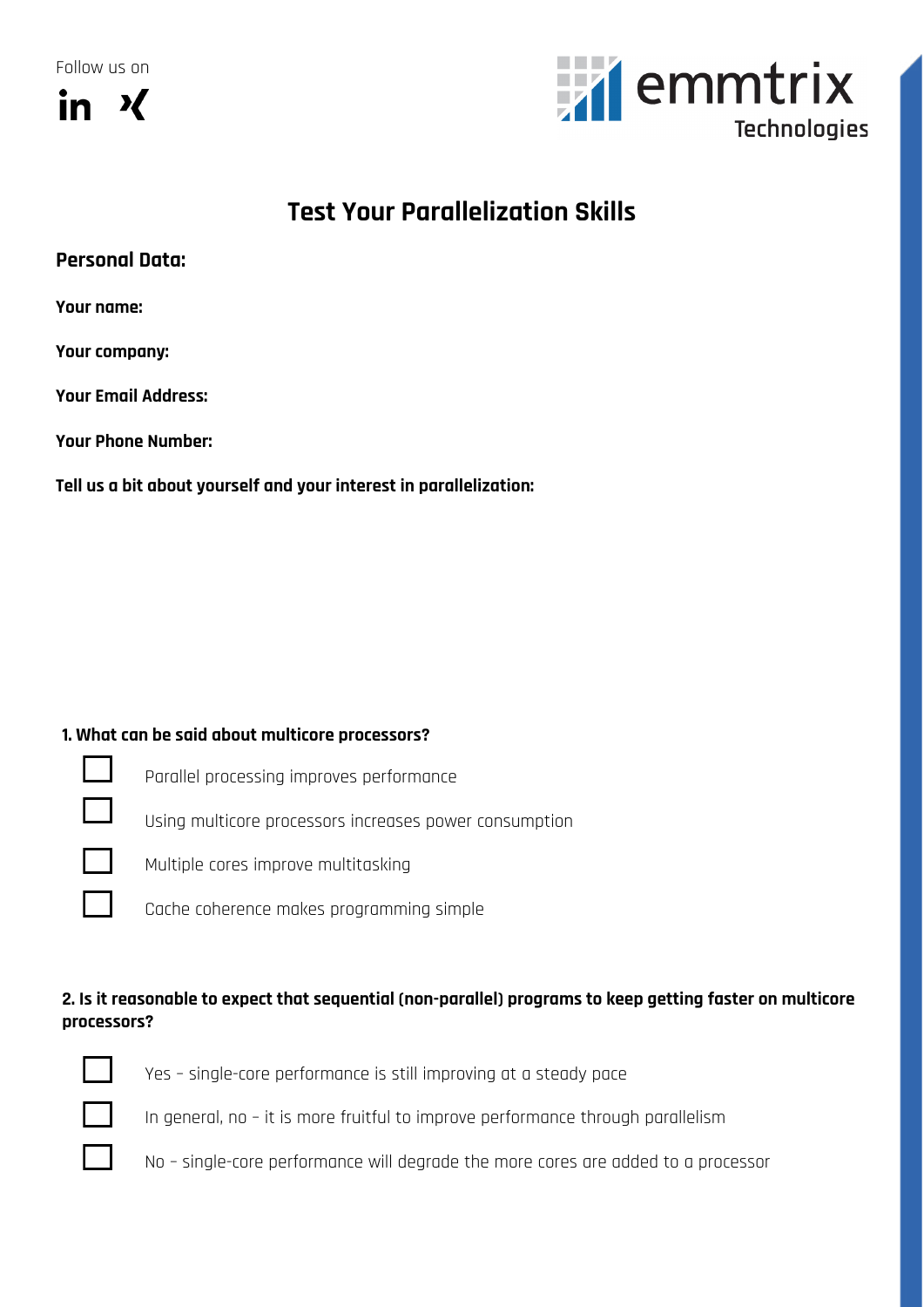

**3. Suppose you parallelized a program and managed to reduce its runtime from 10 s to 4 s. What is the resulting speedup?**



**4. If a program is 90 % parallel and 10 % sequential, what is, theoretically, the best speedup you can hope to achieve?**



**5. Suppose you have just spent a lot of time on parallelizing a program to run on two cores. Is it possible to avoid spending the same amount of effort when adapting the program to run on four, eight, or more cores?**

Yes – by trying to decompose the program into as many independent tasks as possible

No – a program must be parallelized with a specific number of cores in mind

#### **6. When would you consider a parallel program to be scalable?**



When it runs faster with more processors or cores



When using more processors or cores allows you to increase the problem size, and the program doesn't get slower

When the speedup with N processors or cores is exactly N